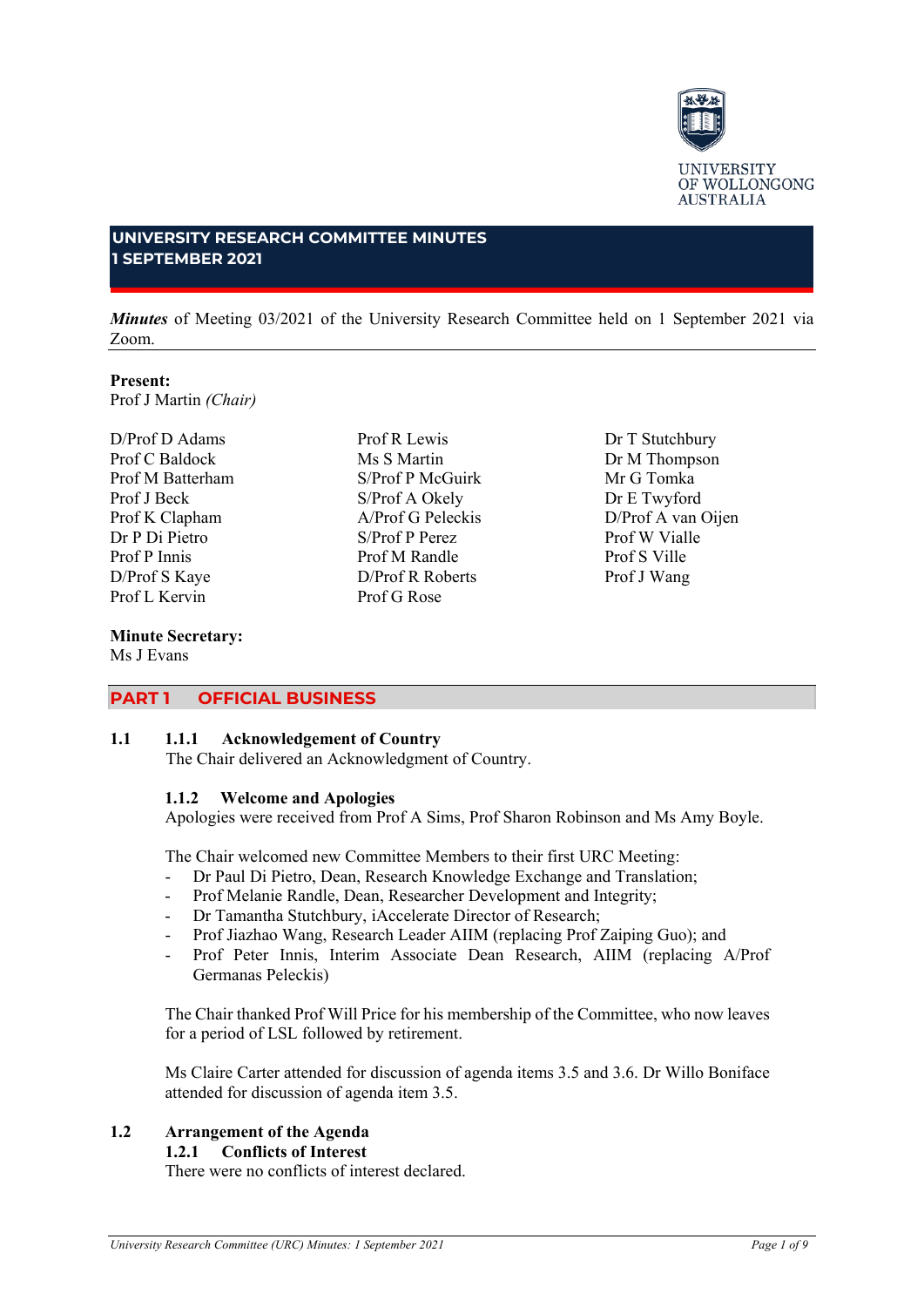## **1.2.1 Starring of Items**

Agenda items 1.1, 1.2, 1.5, 3.2, 3.3, 3.5, 3.6, 3.7, 3.8 and 5.1 were starred for the meeting.

Agenda Item 3.8 Review of UOW Research Institute and Centre Framework was a late addition to the agenda. Due to time constraints this item will be discussed at an additional URC Special Meeting.

### *Resolved (23 /2021)*

*That the University Research Committee adopt the draft resolutions for the un-starred items.*

### **1.3 Minutes of the Previous Meeting**

#### *Resolved (24/2021)*

*That the minutes of the previous meeting held on 9 June 2021, as circulated to members, be confirmed and signed as a true record.*

### **1.4 Business Arising from the Minutes**

There was no business arising from the minutes.

#### **1.5 Chair's Business**

#### **New Appointments**

The Chair advised the following new appointments:

- Professor David Currow, Deputy Vice-Chancellor (Health and Sustainable Futures) commences at UOW in November. Prof Currow has held senior leadership positions as foundation CEO of Cancer Australia, and is currently the NSW Chief Cancer Officer and CEO of the NSW Cancer Institute; and
- Currently recruiting internally for the Director, iAccelerate Education, who will work with Dr Tamantha Stutchbury in her new role as Director of iAccelerate Research. Both 12 month roles will report to the Dean, Research Knowledge Exchange and Translation.

#### **Universities Australia DVCR Meeting**

At the meeting held this week, the major topic of discussion was the pre-prints eligibility issue with the Australian Research Council (ARC), and the decision by the ARC to rule ineligible 32 DECRA and Future Fellowship applications that mentioned pre-prints in their applications. All 32 applications were in the Physical Sciences field, where the use of academic pre-prints is widely used. This is becoming a sector wide issue and there have been a number of submissions made to the ARC, however as yet there has been no resolution. UOW did not have any applications ruled ineligible as a result of pre-prints.

#### **Internal Grant Announcements**

The **UOW Prioritising Emerging Research Leaders (PERL) Fellowship Scheme** was funded using \$5M in additional RSP funds to mitigate the impact of COVID-19 on Australia's research workforce, initiatives and activities. PERL provides short-term support for the retention of emerging research leaders (12-18 month fellowship salary, Levels  $A - C$ , with up to \$10K project funds), and Indigenous UOW HDR students about to complete their studies. Outcomes were announced on 23 June as follows:

- 28 PERL Fellowships awarded out of 51 eligible nominations (55% success rate);
- 3 Fellowships awarded to Indigenous candidates; and
- 50:50 split male and female awardees.

As part of additional RSP Funds, \$1.4 million has been distributed via the **RevITAlise (RITA) Research Grants Scheme.** The scheme prioritised ECRs and interdisciplinary teams impacted by COVID-19: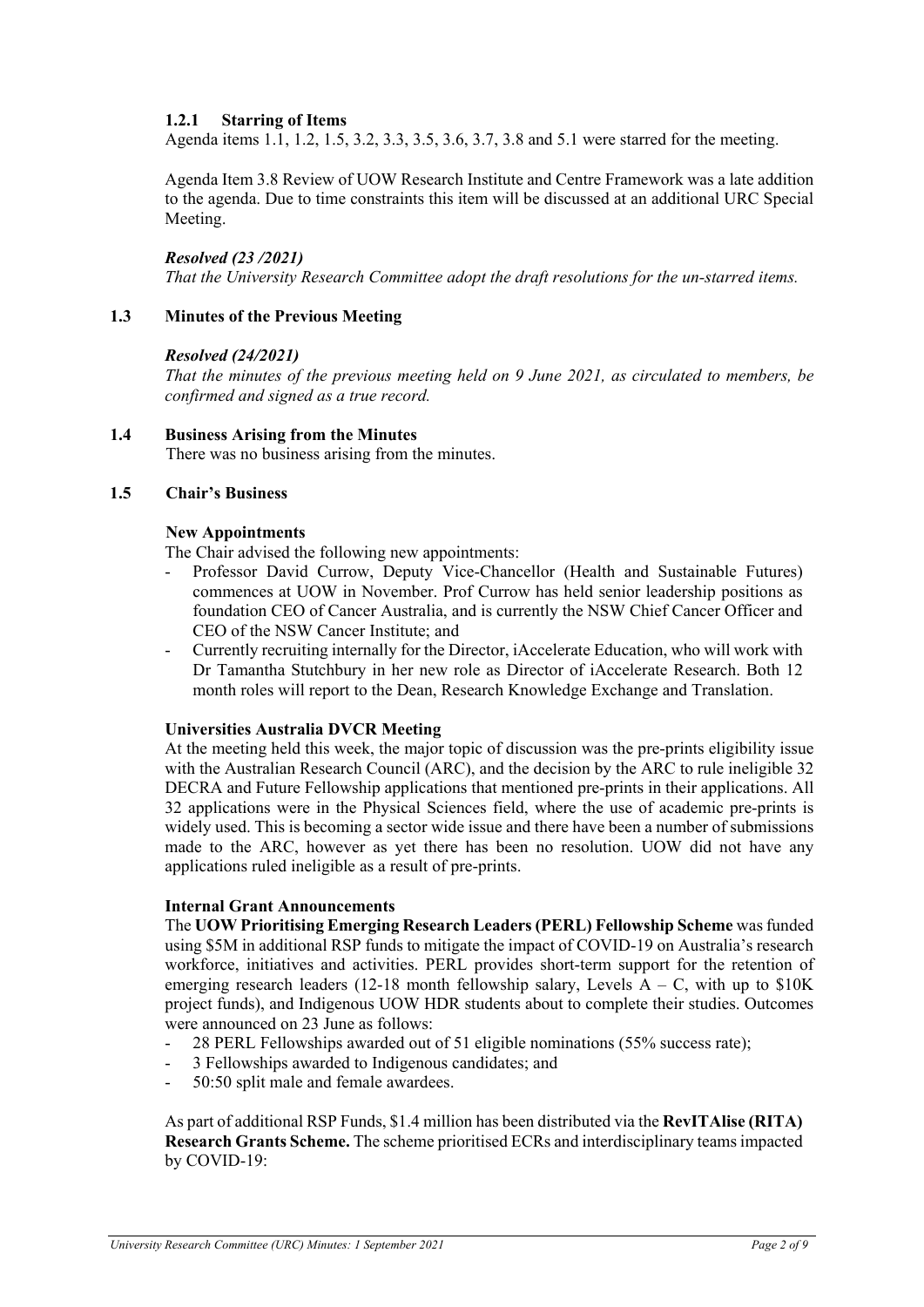- Investigator Grants: up to \$20,000. Applicants must be an ECR or have been COVID impacted; 25 grants funded, totalling \$1,011,658 (success rate 61 per cent):
- Teams Grants Scheme: up to \$50,000. Teams must include an ECR or an investigator who is COVID impacted or Team is interdisciplinary and includes at least one STEMM and one SHAPE researcher; 26 grants funded, involving 119 investigators and totalling \$399,346 (success rate 46 per cent).

The **Major Equipment Grant (MEG) Scheme** applications closed 30 July 2021 with total funding of \$1.65 million available. Applicants for the first time were able to request funding in one of two funding streams:

- Stream 1: \$25,000 to \$75,000 for small items of research equipment; and
- Stream 2: \$75,001 to \$200,000 for major equipment or infrastructure.

The Committee met on 24 August and applicants will be advised of outcomes by early September.

#### **Special Studies Program Policy**

The Special Studies Program Policy (formerly the Sabbatical Leave Policy) is currently under review. Proposed changes, including changing its name to Special Studies Program Policy, have been suggested to better align with UOW and Faculty strategic objectives. The policy will be provided to the People and Culture, Finance and Infrastructure Committee (PaCFIC) for approval on 8 September 2021. The DVC(R&I) confirmed that a previously ambiguous statement in the draft policy about academics on study leave being unable to remain in Wollongong has been removed.

### **Review of Research Centres & Institutes Framework**

The DVC(R&I) noted that this review will begin in late September. The objective of the review is to develop a new framework for UOW Research Institutes and Centres that supports international research excellence, a positive research culture, and growth in high impact (including translational) research.

The Draft Terms of Reference have been shared with Executive Deans, ADR's and key researchers. Executive Deans have been invited to nominate 1-2 external representatives to participate in the Review. This is a late agenda paper, as the review terms of reference were awaiting Vice-Chancellor approval, which has now been provided. A further URC Special Meeting will be convened early next week for discussion of this item, so that Committee Members have time to review the papers.

The DVC(R&I) explained the timeline and emphasised that there will not be major changes next year. In 2022, current Centres & Institutes will be supported the same way as they have been, however, beyond that there will be limited resources. A committee member questioned how commitments already made for future years would be funded, with the DVC(R&I) advising that this would examined as part of the review. A committee member also questioned what information will need to be provided by faculties, in particular, the amounts in faculty budgets that have previously supported centres and institutes. It was suggested that budget information for 2020 would not be a true reflection of faculty support, as those budgets had been reduced, and that 2019 details should be used.

## **PART 2 CONFIDENTIAL BUSINESS**

### **There was no Confidential Business**

## **PART 3 GENERAL BUSINESS**

#### **3.1 Research and Innovation Report**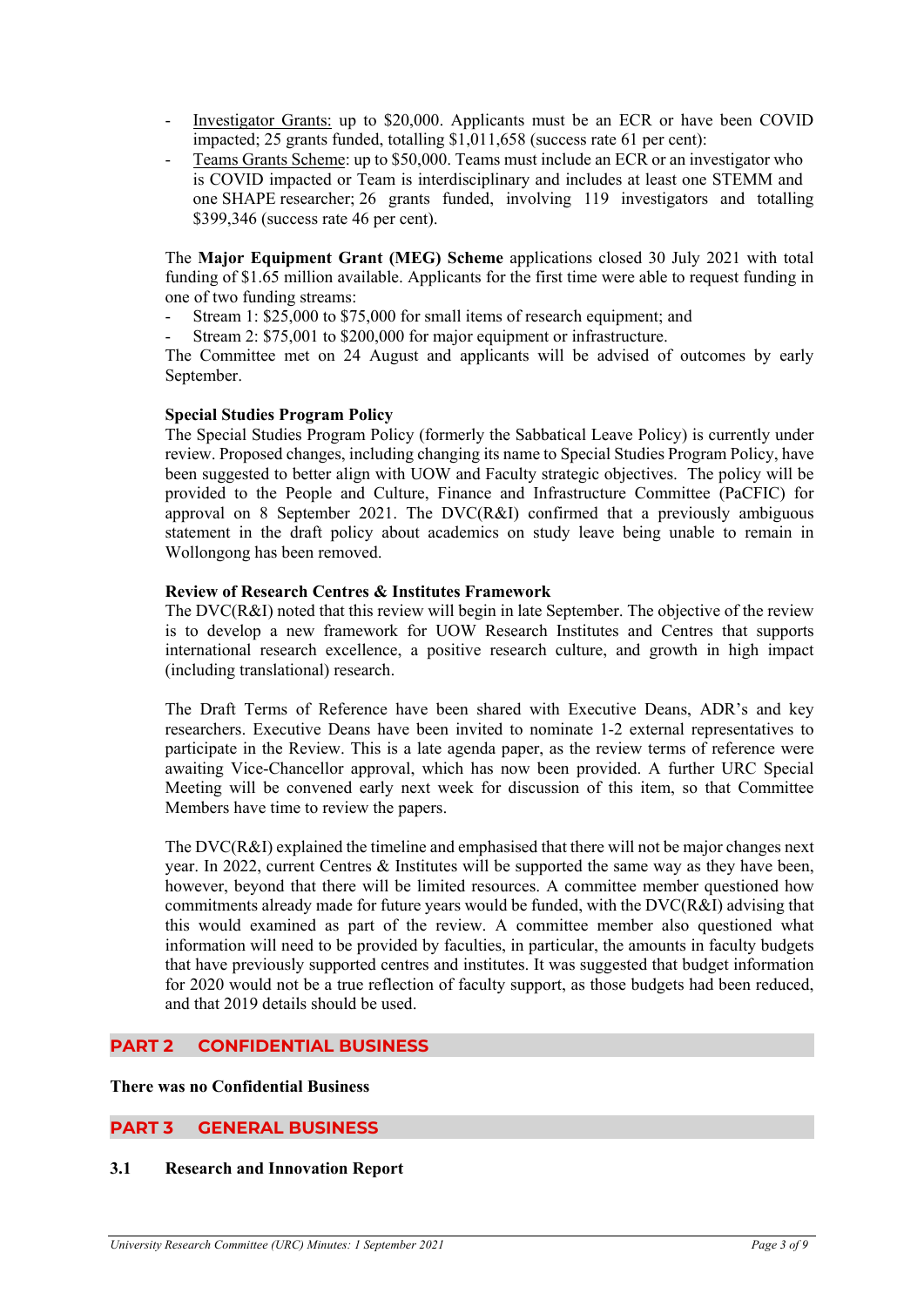## *Resolved (25/2021)*

*That the University Research Committee note the Research and Innovation Report for the September 2021 URC Meeting, as provided in the agenda papers.*

### **3.2 Graduate Research Update**

The Dean of Graduate Research (DGR) noted:

- the Graduate Research Committee (GRC) will begin meeting more frequently from next week;
- an HDR Indigenous Working Party has been established to progress the HDR Indigenous Strategy;
- a successful Three Minute Thesis (3MT) Event was held on 25 August; and
- the proposed iGrad Program is now out for consultation, feedback will then progress to the working group, then to the GRC and back to the URC meeting in November, and go-live in 2022.

The DGR confirmed that there is no news on when international students are due to return to UOW. There have been some exemptions, however the whole process is quite challenging.

A committee member raised some concerns with regard to the iGrad Program, and some aspects of the proposed points system, specifically the table of points-eligible activities. The concern is that the proposed schedule of points does not create a level playing field across disciplines. It may be that the intention is that individual disciplines should develop/propose alternative activities to correct this imbalance, but some of the details will need to be ironed out 'before' this proposal is communicated to students, to avoid causing them serious anxiety and concern. It was suggested that the URC should be paying close attention to this as it potentially has major ramifications for PhD Students. The DGR advised that these concerns would be included in feedback as part of the consultation process and will be discussed at the next URC Meeting.

A committee member asked for clarification of the timeline for the consultation process for the iGrad Program, with the DGR confirming that pending approval at URC, the program will commence in 2022 for all new HDR Candidates. Whether or not the program will be mandatory for new HDR Candidates will be included as part of the consultation process.

A committee member asked for an update on COVID-19 HDR scholarship extensions. The DGR advised that HDR Candidates currently coming to the end of their scholarships have been invited to submit requests. The University is supporting scholarship extensions and some HDR candidates have already been awarded an extension. The ADR AIIM advised that this process was not occurring in AIIM and would follow up with the DGR outside of this meeting.

#### *Resolved (26/2021)*

*that the University Research Committee note the Graduate Research Update, as provided in the agenda papers and as presented by the Dean of Graduate Research, at the URC Meeting.*

## **3.3 Associate Deans (Research) Updates**

The Associate Dean (Research) BAL advised:

- An Early Career Mentoring Scheme commenced in July with 14 researchers participating;
- Discussions are underway for a Mid-Career Mentoring Scheme;
- Linkage success with Dr Michelle Voyer awarded \$418k over 3 years from the ARC for her project *'Better oceans, better futures: Indigenous knowledges and oceans governance';*
- AHSRI have celebrated their 10 year anniversary; and
- During the pandemic and its associated challenges, BAL colleagues continue to publish regularly in top journals and engage on policy issues.

The Associate Dean (Research) SMAH advised: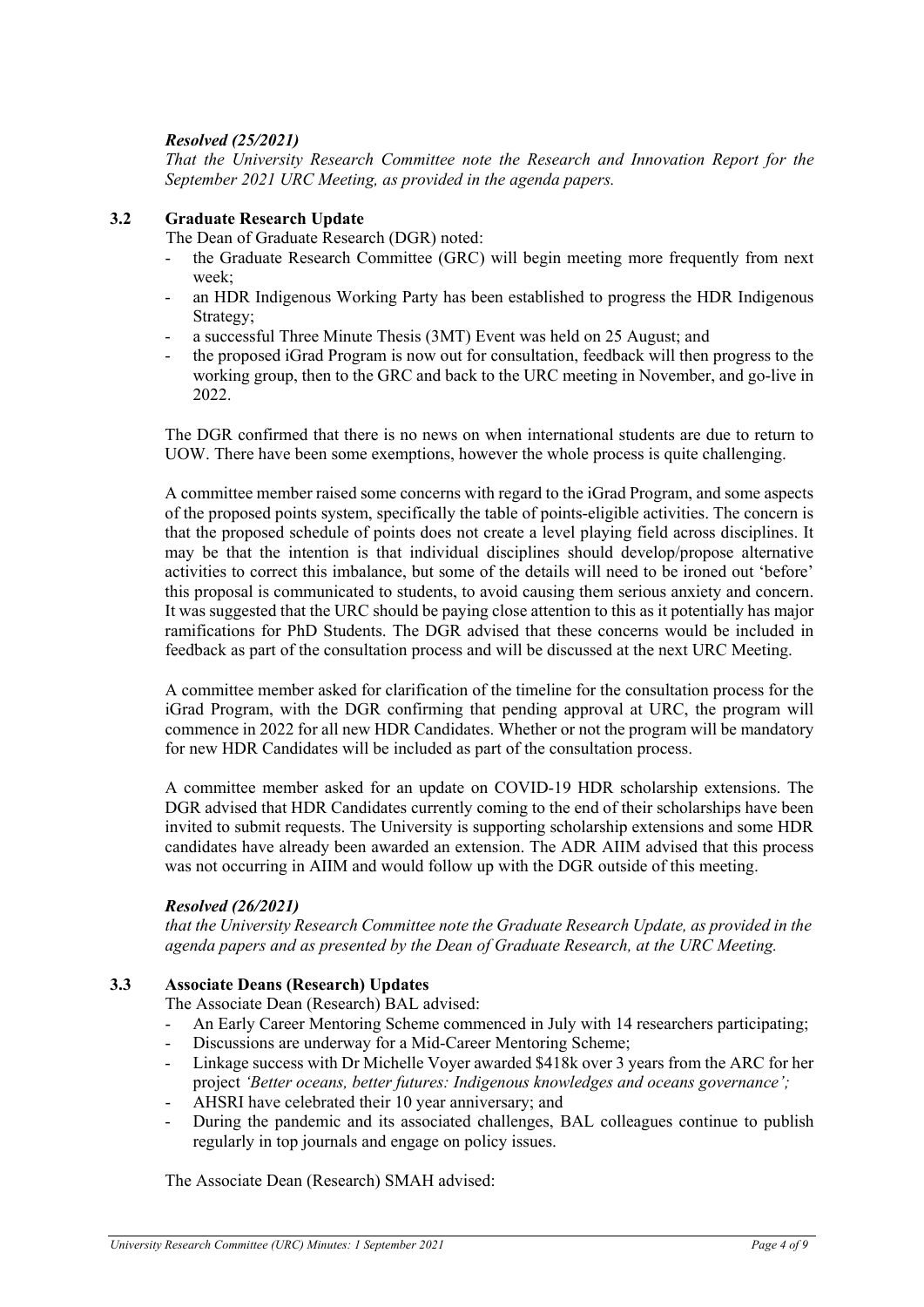- SMAH continues to be a high performing faculty across all aspects of research performance;
- The ARC for Australian Biodiversity and Heritage (CABAH) recently completed an ARC mid-term review with outcomes expected to be advised in December; and
- SMAH success with one NHMRC Investigator Grant (details currently under embargo).

The Associate Dean (Research) ASSH advised:

- The great work Heads of Research and Research Leaders to support the research activity across 7 schools and Early Start is acknowledged and appreciated;
- ASSH success with one NHMRC Grant (details currently under embargo);
- There are currently 6 pending HERDC Category 1 grants submitted since 1 July;
- ASSH has 32 grants pending with commencement dates in 2021 and 33 pending with commencement dates in 2022;
- 26 domestic HDR completions so far in 2021, and 9 international HDR completions;
- The UOW node of the ARC Australian Centre of Excellence for the Digital Child is located in Early Start and is currently recruiting research fellows;
- Early Start Research currently working with TwoCollaborate, to articulate the role of Early Start Research in the new expanded faculty and in connection with Early Start's vision and mission.
- Recent successful outcomes: an Alcohol and Drug Foundation Research valued at \$136,164; a UGPN Grant; RITA Grants - 6 individual projects and researchers involved in 10 team grants; PERL Fellowships - 5 awarded to ASSH researchers; and ASSH researchers awarded various VC Awards for Research Excellence.

The Associate Dean (Research) EIS advised:

- The Academic Ranking of World Universities were recently announced with EIS with ranked  $20<sup>th</sup>$  in the world for Energy, Science and Engineering, ranked  $47<sup>th</sup>$  in the world for Mechanical Engineering, and rankings in the top 75 and top 100 in a number of other areas;
- Recent ARC Grant success included one DECRA, one Linkage Project at UOW and involvement in another at UNSW, and the ARC Industrial Transformation Training Centre awarded \$5 million, and 2 other grants that are currently under embargo;
- PERL Fellowship and RITA Grant success with EIS involved in a number of successful applications;
- EIS ran 2 internal funding schemes (REV and summer scholarships) to ignite research and encourage students to progress to a PhD;
- Delays continue through the GRS with a number of processes, however, there has been a huge improvement, noting there is still much work to be done to reach the required standard;
- Student and staff concerns about the proposed iGrad Program, that the increasing workload during COVID-19, when students are having trouble accessing labs and doing fieldwork, is not appropriate. Further concerns include whether the program would be mandatory or optional, with students already undertaking alternative programs (graduate certificate, diplomas etc), and further noting that the iGrad Program is a good idea – but maybe not a good idea for now.

The Associate Dean (Research) AIIM advised:

- AIIM was involved with 3 DECRAS awarded to UOW;
- HDR scholarship funding previously held back to use for a mid-year intake is now exhausted, with offers sent to 3 international UPA's and 1 domestic RTP;
- Researcher support across AIIM has been allocated to be spent by year end and researchers have been encouraged to collaborate and pool resources;
- Work continues on an external research partnership program 'Aim for Gold' and a matching scholarship scheme where external partners fund a HDR Scholarship for 3 years;
- The majority of AIIM students are international and COVID-19 has had a large impact on them, and HDR students overall, especially with restrictions on lab access;
- VC Award success with AIIM Researchers awarded both the Researcher of the Year Award and Emerging Researcher Award; and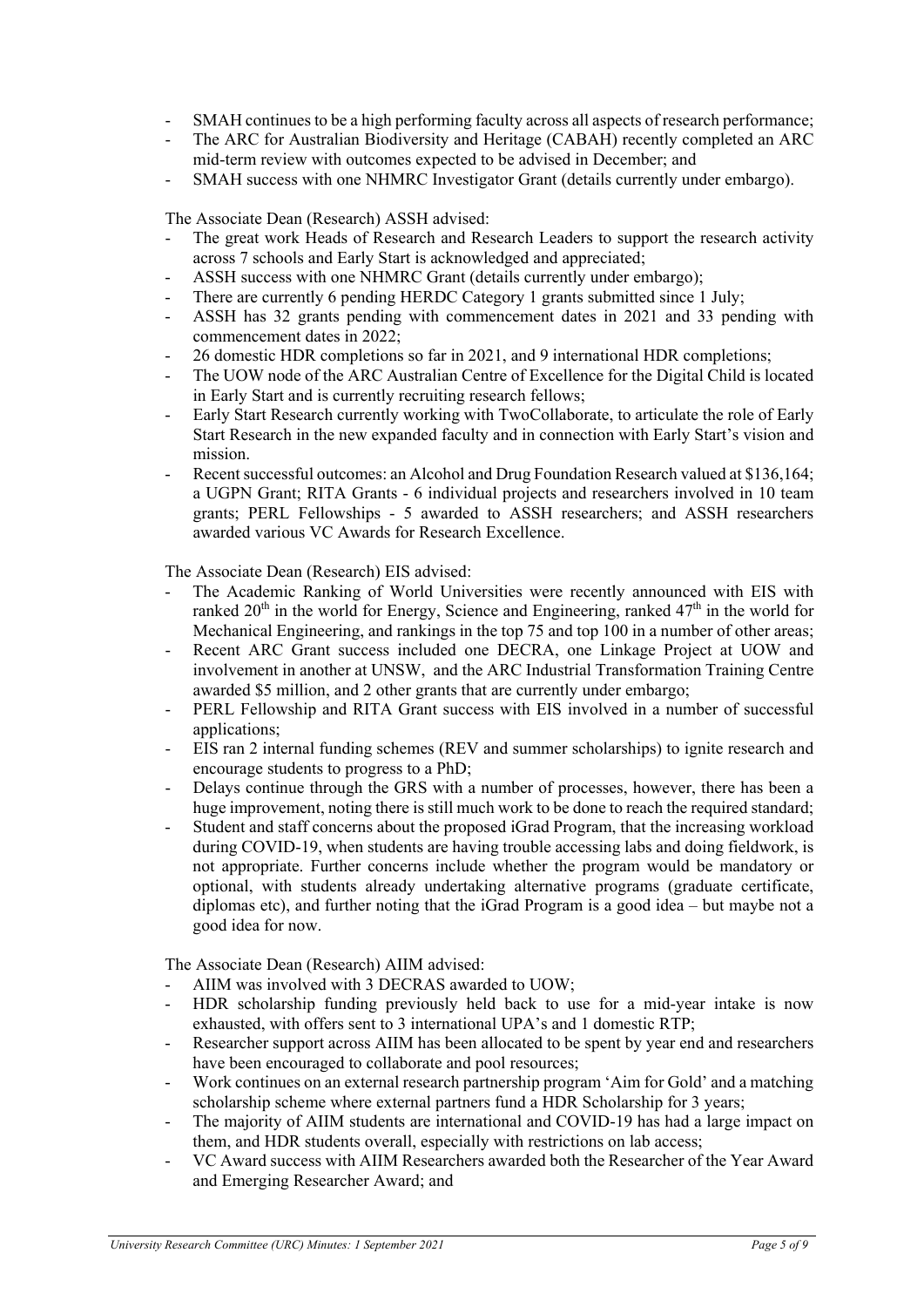AIIM researcher awarded UOW's only ARC Future Fellowship.

### *Resolved (27/2021)*

*that the University Research Committee note the Associate Deans (Research) Update, as presented by the Associate Deans (Research), at the URC Meeting.*

#### **3.4 Revised University Research Committee Terms of Reference**

#### *Resolved (28/2021)*

*that the University Research Committee endorse the revised University Research Committee Terms of Reference, as provided in the agenda paper, and forward to Academic Senate for approval.*

### **3.5 Research Stocktake Update**

The Director Research Services Office (DRSO) noted that the Research Stocktake Scope, provided to Members at the last meeting in June, has had a number of changes as a result of feedback received from the ERA and EI Executive Committee. The Research Reporting & Analytics Manager RSO provided a presentation (attached) to Committee Members, which outlined an overview, scope, timeline and key decisions of the Research Stocktake. Three key points as a result of feedback received are:

- ensuring information and data presented in the Stocktake Report showcases the University's unique disciplines in their best light;
- a revisit of the scope was required to ensure that what is delivered is quality, given the timeline and resources available; and
- this report will be used to make key decisions about the future of research at UOW, so it is vital to present the data in the best possible way.

Key points to note are as follows:

- the ERA and EI Executive Committee and discipline leaders will perform the deep dive analysis by FOR Code as experts in their fields;
- the timeline has been revised to accommodate the analysis above;
- research data assessed will be for the period from 1 January 2016 to 30 June 2021.

A question was raised regarding the process for individual research strengths and institutes to provide information. The DRSO advised that the Research Centre and Institute Review would seek this information as part of Phase 1 consultations.

A question was raised about discrepancies between funding recorded by the faculty versus funding recorded via other systems, noting that this particularly applies to categories 3 and 4 funding. The Associate Director, Research Analytics & Systems advised that audited HERDC financial data is used.

#### *Resolved (29/2021)*

*that the University Research Committee note the Research Stocktake Update, as provided in the agenda papers, and presented by the Research Reporting & Analytics Manager, at the URC Meeting.*

#### **3.6 Revised Research Performance (Active) Policy**

The Associate Director, Research Analytics & Systems provided a presentation (attached) to committee members, noting a summary of the key changes as follows:

- renamed Research Performance Policy, from Research Active Policy;
- revised 'Purpose' to align with the Strategic Plan;
- new research performance targets will be tailored by career level and discipline;
- alignment with the Academic Performance Framework;
- performance assessment in accordance with Hong Kong Principles & DORA Principles;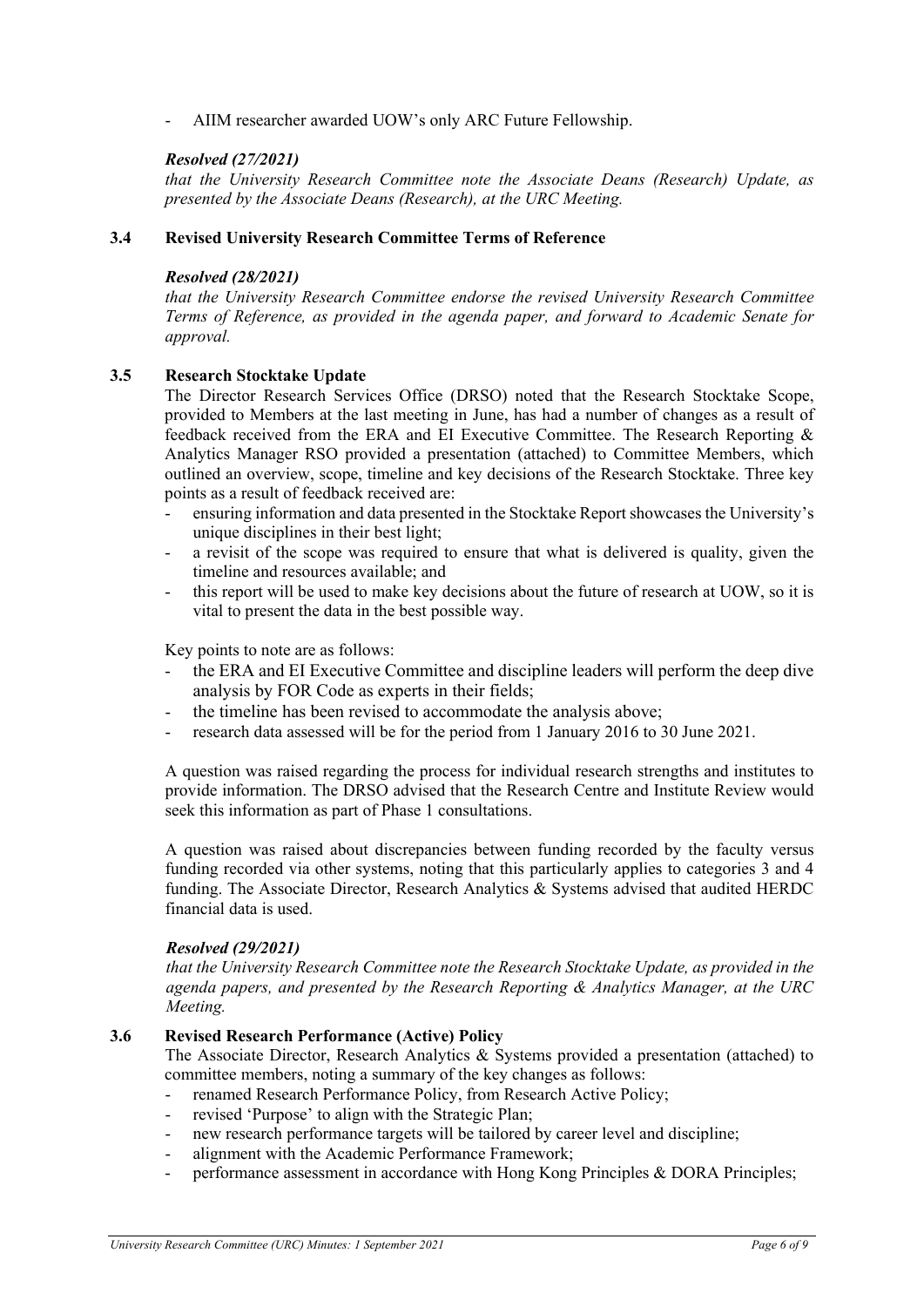removal of the faculty definitions from the appendix.

In summary, the policy focus has shifted from mandating minimum thresholds with penalties for under achievers, to supporting staff to reach realistic performance targets informed by national discipline benchmarks. The terms research 'active' and research 'inactive' have also been removed.

The Associate Director, Research Analytics & Systems further explained the new performance targets, noting;

- that researchers will now have access to their own research data;
- explained the Hong Kong Principles for assessing researchers;
- explained the San Francisco Declaration on Research Assessment (DORA); and
- advised next steps in the policy revision process (as noted in the presentation and agenda papers).

Committee members noted the following:

- measurable quantitative processes are available for Commercial Research and is something to be explored; and
- the possibility that HDR completion targets are variable across faculties.

The Committee further discussed how to measure outputs across different faculties. The DVC(R&I) stressed that it is absolutely essential, in a resource constrained environment, for researchers to source external income for their research. UOW does well with Category 1 income, however under-performs in Categories 2 to 4. The research income measures proposed in the revised policy are considerably lower than the national benchmark, having been scaled backed to UOW medians (not national medians) due to COVID-19 and the enormous amount of change required to meet the national benchmark. Any further feedback can be provided during the consultation process.

#### *Resolved (30/2021)*

*that the University Research Committee note the revised Research Performance (Active) Policy, as provided in the agenda papers, and presented by the Associate Director, Research Analytics & Systems.*

#### **3.7 UOW Data and Decision Science Initiative**

The Director, NIASRA, provided an update and presentation (attached), noting the following:

- The Data and Decision Science Initiative (DDSI) came about due to there being no mechanism at UOW to collaborate about data science and big data and is is also part of the UOW Strategic Plan; and
- the DDSI reports through the URC to the  $DVC(R&I)$ , supported by a Steering Committee, an external Advisory Committee, networks and working groups

#### *Resolved (31/2021)*

*that the University Research Research Committee note the update on the UOW Data and Decision Science Initiative, as presented by the Co-Director NIASRA, at the URC Meeting.*

#### **3.8 Review of UOW Research Institutes and Centre Framework**

Due to time constraints, this late item will be discussed at a Special URC Meeting to be convened within the next week. For those that are unable to attend the meeting, please provide feedback to the DRSO by close of business Monday 6 September.

## **PART 4 BUSINESS FROM UOW COMMITTEES**

#### **4.1 SAGE Athena Swan Implementation Committee**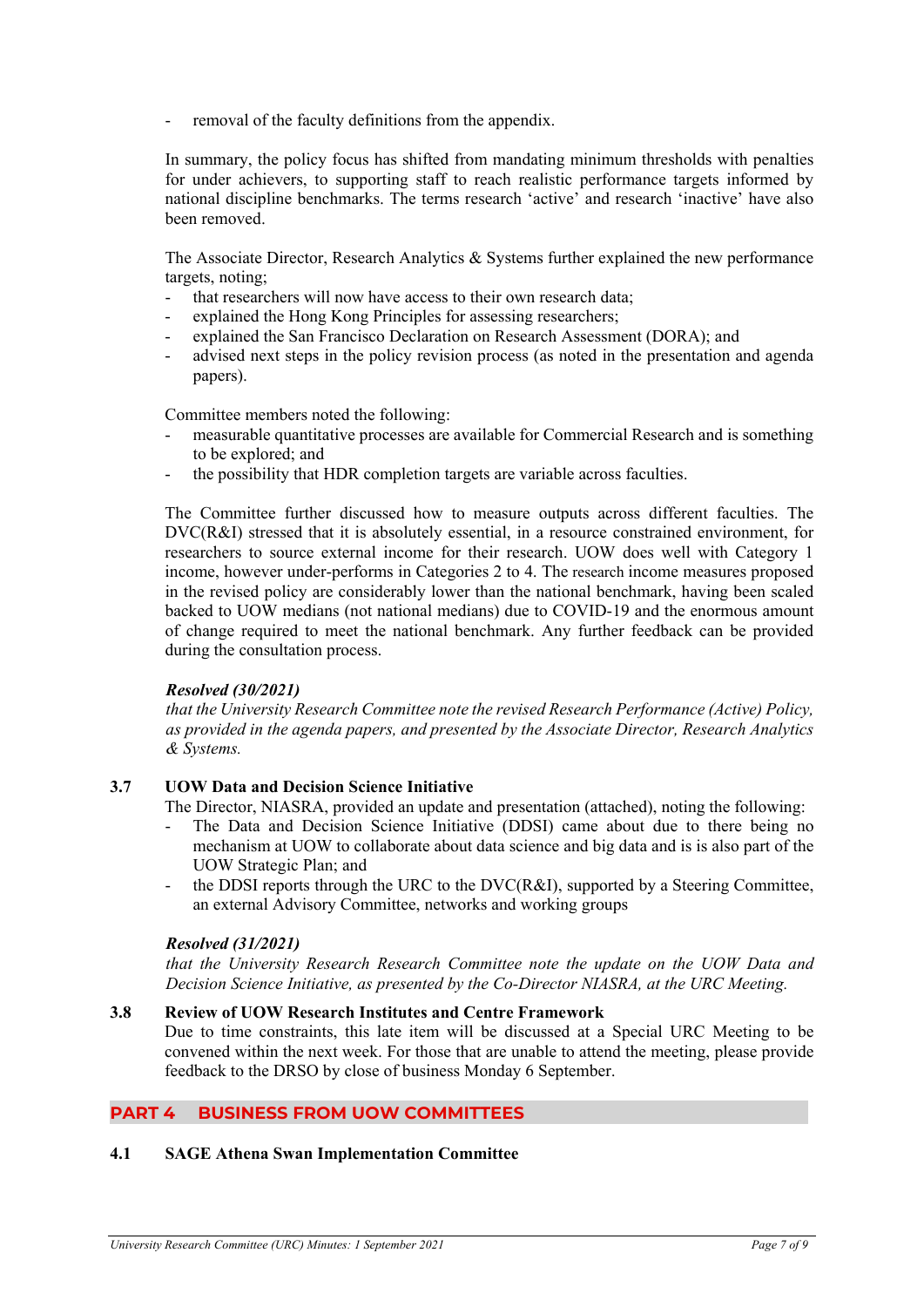## *Resolved (32/2021)*

*That the University Research Committee note the minutes of the 17 May 2021 and 24 June 2021 Meetings of the SAGE Athena Swan Implementation (SASI) Committee, as provided in the agenda papers.*

### **4.2 Research Integrity Committee**

#### **4.2.1 Revised Research Integrity Committee Terms of Reference**

#### *Resolved (33/2021)*

*That the University Research Committee approve the Revised Research Integrity Committee Terms of Reference, as provided in the agenda papers.*

#### **4.2.2 Research Integrity Committee Meeting Minutes**

#### *Resolved (34/2021)*

*That the University Research Committee note the minutes of the 26 May 2021 Meeting of the Research Integrity Committee, as provided in the agenda papers.*

#### **4.3 Graduate Research Committee**

#### *Resolved (35/2021)*

*that the University Research Committee note the minutes of the 4 May 2021 Meeting of the Graduate Research Committee, as provided in the agenda papers.*

#### **4.4 Research IT and Systems Committee**

#### *Resolved (36/2021)*

*that the University Research Committee note the minutes of the 25 February 2021 Meeting of the Research IT and Systems Committee, as provided in the agenda papers.*

### **4.5 Early Career Disruption Committee (EC- DC)**

#### *Resolved (37/2021)*

*That the University Research Committee note the summary for the June to August 2021 Meetings of the Early Career Disruption Committee, as provided in the agenda papers.*

#### **PART 5 FINAL BUSINESS**

#### **5.1 Other Business**

#### **Farewell to Professor Jenny Beck**

The DVC(R&I) farewelled Prof Jenny Beck as this is her last meeting as the Associate Dean (Research) for SMAH, departing UOW on long service leave from 1 October followed by retirement from 1 February 2022. Prof Beck will continue with an honorary appointment, using her vast experience with grant review, mentoring and other research related activities. The DVC(R&I) thanked her for her work with the University Research Committee and SMAH.

#### **Farewell to Professor Clive Baldock**

The Dean of Graduate Research advised that he is leaving UOW from 1 October 2021 to take up a position at the University of Western Sydney. Prof Baldock thanked Prof Jennifer Martin for her support and leadership over the last year, and further acknowledged the great work done by colleagues Dr Melissa Thompson and A/Prof Honglin Chen.